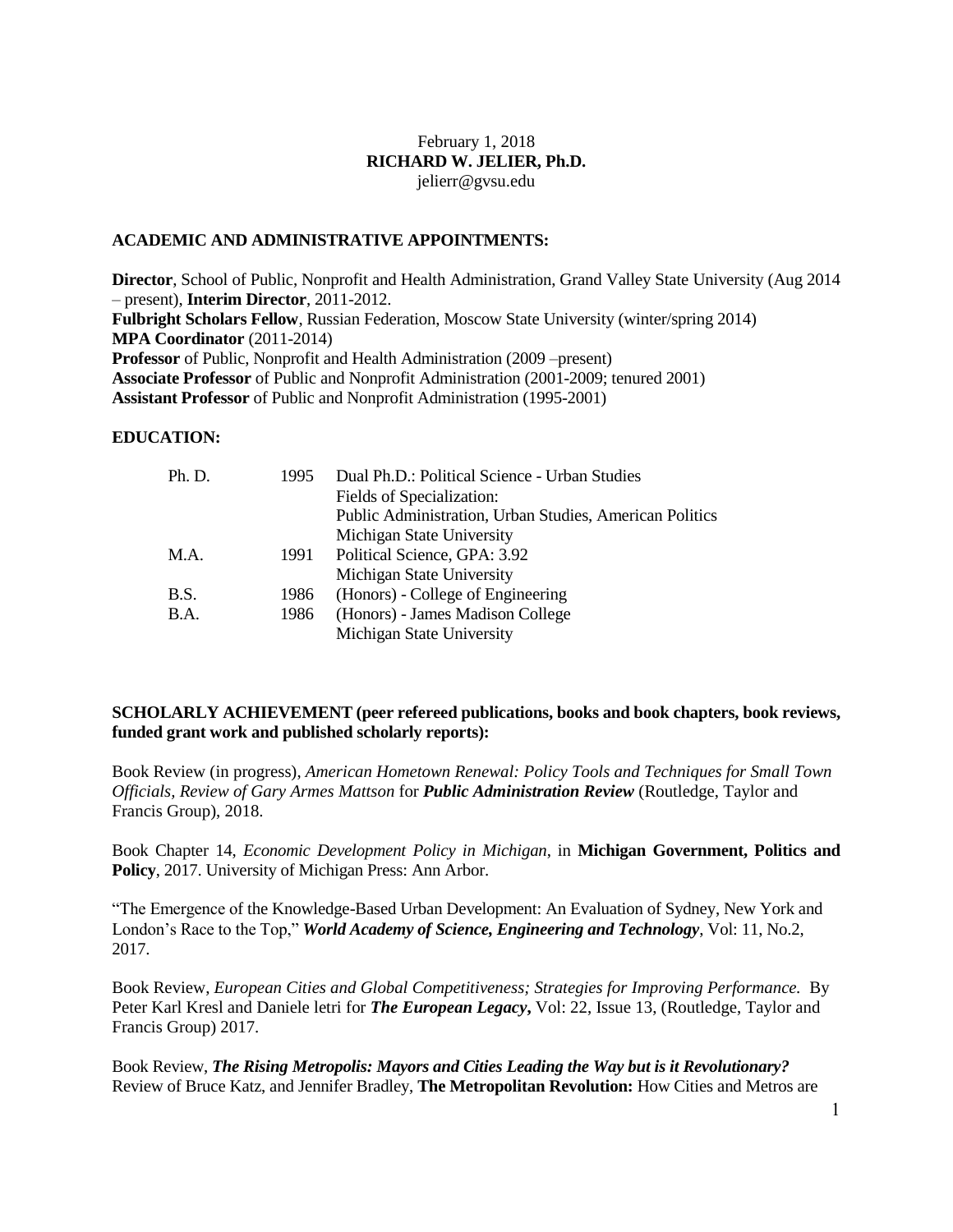Fixing Our Broken Politics and Fragile Economy (Washington D.C.: The Brookings Institution, 2013) 258 pp., Hardcover ISBN: 978-0-8157-2151-2, Paper ISBN: 978-0-8157-2659-3 and Benjamin R. Barber, **If Mayors Ruled the World**: Dysfunctional Nations, Rising Cities (New Haven & London: Yale University Press, 2013) 416 pp., Paper ISBN: 978-0-300-20932-7. for *Public Administration Review***.** Vol 76, No. 1, January/February 2016.

**Fulbright Scholar Grant**, Russian Federation, Moscow State University, Moscow. Institute of International Education, Council for International Exchange of Scholars. Funding, \$33,700. Contract and placement winter/spring 2014.

**Forward in** *Tasting & Touring Michigan's Homegrown Food: A Culinary Roadtrip*. by Jaye Beeler, Arbutus Press: Traverse City, MI. In Press May 2012, pp. 9-14.

"Placemaking for the Knowledge Economy: Lessons From Australia." Webinar Reinventing Prosperous Places, East Lansing, MI: April 15, 2010.

Book, *Sustaining Michigan: Metropolitan Policies and Strategies*, 2009. ISBN 978-0-87013-850-8. Principal editor of 14 chapters with Gary Sands, Michigan State University Press: East Lansing.

Book Chapter, *Metropolitan Affairs and the Triple Bottom Line*, in **Sustaining Michigan: Metropolitan Policies and Strategies**. 2009. with Gary Sands. Michigan State University Press: East Lansing.

Book Chapter, *Building a Model of Sustainable Development in Michigan*, in **Sustaining Michigan: Metropolitan Policies and Strategies**, with Norman Christopher. 2009. Michigan State University Press: East Lansing.

*State of Michigan Cities,* Michigan Higher Education Land Policy Consortium. (East Lansing: Michigan State University,) January 2007 with Soji Adelaja, William Rustem, Gary Sands and Jeff Horner.

**Michigan Higher Education Land Policy Initiative Grant II**, Kellogg Foundation, coordinator and coprincipal investigator, funding \$15,000 grant, and co-principal investigator as part of larger >\$130,000 grant. June 2006 – December 31, 2007.

**Michigan Higher Education Land Policy Initiative Grant**, Kellogg Foundation, coordinator and coprincipal investigator, funded at \$37,000 and co-principal investigator of the larger >\$250,000 grant, June 2005-June 2006.

**GrandWalk Grant**, Land Policy Program, Urban Cooperation Board, Co-principal investigator, funded \$5,000 as part of larger \$15,000 grant, 2005-2006.

*The GRANDWALK Sustainable Community Guidebook.* 2006 Co-principal Investigator with Rick Chapla and Carol Townsend.

**Muskegon Sustainability Grant**, People and Land, co-investigator, grant funded at \$5,000, June 2005-June 2006.

Book Chapter, *United Growth: Rural and Urban Land Use Strategy in West Michigan*, in *Partnerships for Smart Growth: University-Community Collaboration for Better Public Places¸* edited by Wim Wiewel and Gerrit-Jan Knaap. M.E. Sharpe*:* New York. 2005 with Carol Townsend and Kendra Wills.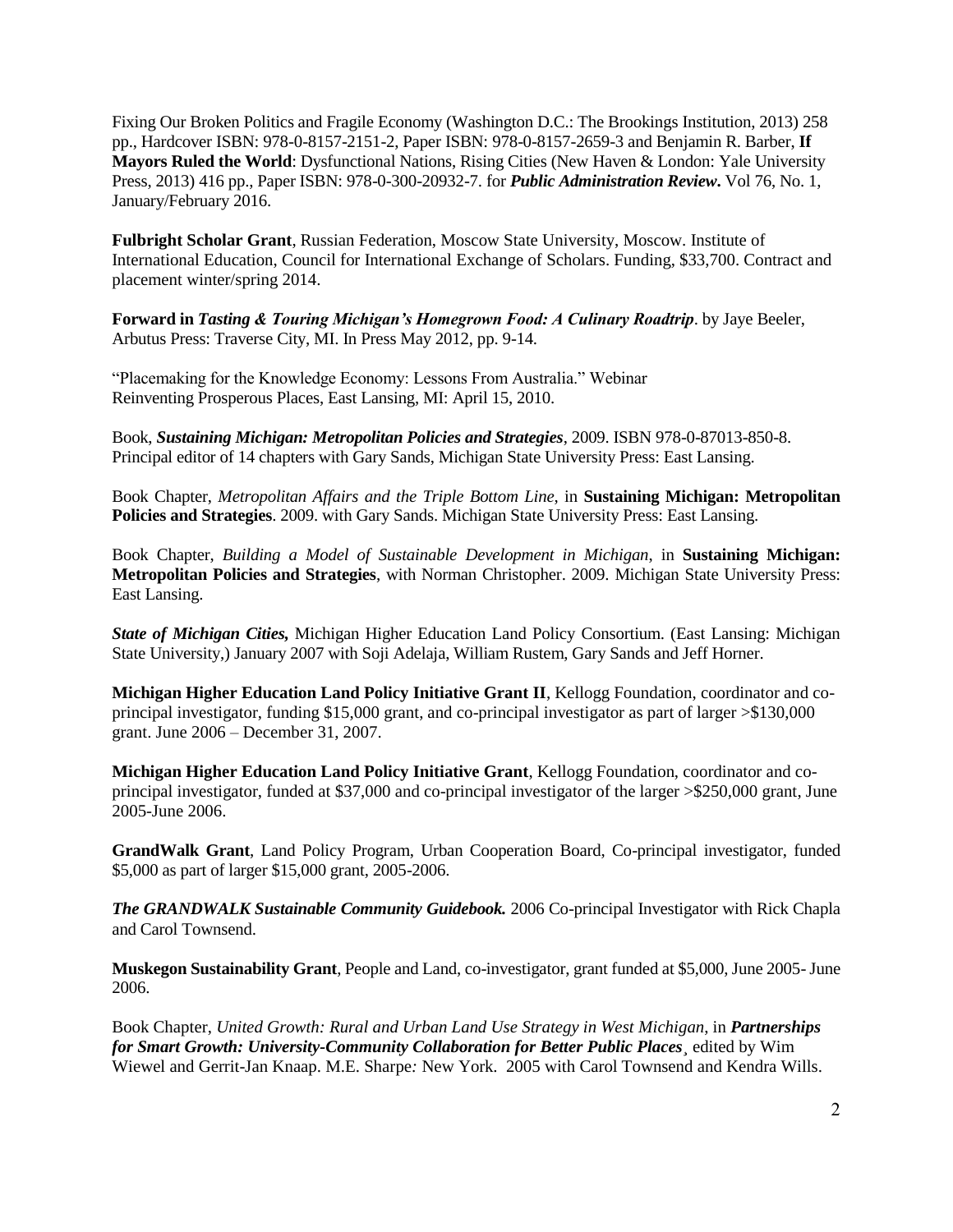Book Review, *City and Enterprise: Corporate Community Involvement in European and US Cities.* By Leo Van Den Berg, Erik Braun and Alexander H.J. Otgaar. (Hampshire, England: Ashgate Publishing Limited) for *The European Legacy***.** Volume 10, Number 6, October 2005.

*The Neighborhood Initiative Project: Profiles of Community II:* **A Study of Belknap-Lookout, Eastown,** Garfield Park, Heartside, Heritage Hill, Midtown and the South East neighborhoods in Grand Rapids, MI," Dyer Ives Foundation, Grand Rapids, MI. 2003 with Paul Mavima.

**Dyer-Ives Neighborhood Initiative Grant II**, Principal investigator. September – January 2002, funded at \$21,600, with Paul Mavima.

*The Neighborhood Initiative Project: Profiles of Community I* A Study of Baxter, Creston, East Hills, John Ball/South West, Madison, South East End and West Grand neighborhoods in Grand Rapids, Michigan," Dyer Ives Foundation, Grand Rapids, MI. 2001 with Joseph Grubbs.

**Dyer-Ives Neighborhood Initiative Grant**, Co-principal investigator, January 1-August, 2000, funded at \$12,400, with Joseph Grubbs.

**The Johnson Center for Philanthropy and Nonprofit Leadership Grant**, funded at \$1500, 2001.

"The Significance of Nonprofit and Public Sector Collaboration in Facilitating International Trade in West Michigan," *International Journal of Economic Development,* Vol. 2, No. 4, October 2000.

"A House Divided: Community Politics and Education Reform in Detroit," *The Urban Review*, April 1999. Vol. 31, No. 1, 1999 with Richard Hula.

"The Community as a Laboratory of Study: Getting Out of the Ivory Tower," *Journal of Public Affairs Education***,** April 1999, Volume 5, No. 2, with Robert J. Clarke.

The Center for Philanthropy and Nonprofit Leadership Curriculum Grant, Community Analysis, Winter 1998, funded at \$900.

The Center for Philanthropy and Nonprofit Leadership Research Grant, facilitating the Garfield Development Corporation Planning Process and preparing a Strategic Planning Resource Document, Winter 1998, funded at \$2,700.

"Making Educational Reform: Hard Times in Detroit 1988-1995," *Journal of Urban Education*, (Vol. 32, No. 2, 1997) with Richard Hula and Mark Schauer.

**National Science Foundation (NSF) Grant** *# RED 9350139* **study of Civic Capacity and Urban Education** with Richard C. Hula, Urban Affairs Programs: Fall 1993 – January 1996.

*Challenging Bureaucratic Insularity: A Regime Analysis of Education Reform in Detroit*. Dissertation. 1995. East Lansing, MI: UMI Dissertation Service.

"Effects of State and Federal Mandates on the Ability of K-12 Schools to be Academically Effective," **A Report for the Advisory Commission on Intergovernmental Relations**, with Carol S. Weissert, March 1994.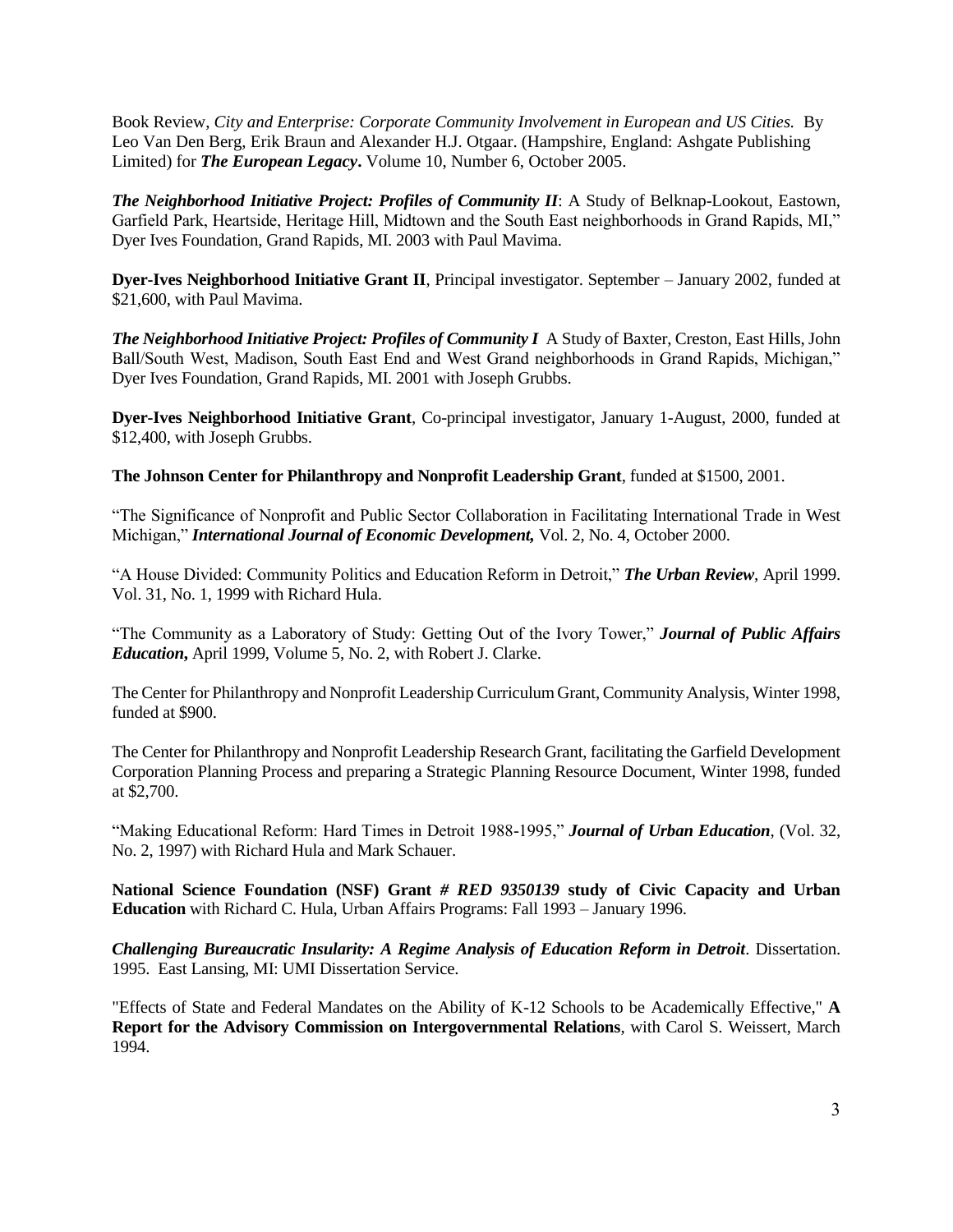Advisory Commission on Intergovernmental Relations (ACIR) Grant funded at \$4,000, with Professor Carol S. Weissert funded at \$1,000, 1993.

"Trends and Priorities in Governance," in *Focus on Michigan's Future: Trends and Perspectives*, a publication of Michigan State University Extension, November 1992.

#### **CONFERENCE PAPERS:**

"The Emergence of a Progressive, Cosmopolitan World City within an Autocratic State: The Rise of Moscow, Russia" accepted for presentation at the Urban Affairs Association 47th Annual Meeting, Toronto, Canada, April 4-7, 2018.

"The Emergence of the Knowledge-Based Urban Development: An Evaluation of Sydney, New York and London's Race to the Top," 19<sup>th</sup> International Conference on Urban and Regional Studies, London, England, February 2017.

"An Analysis of Economic Development Policy in Michigan and Impact on Local Government", presented at the 45th Annual Meeting of the Urban Affairs Association, San Diego, CA March 16-19, 2016

"Planning for Tranformational Change in London and New York City: A Tale of Two Cities", presented at the 46<sup>th</sup> Annual Conference of the British Association of American Studies, Belfast, Northern Ireland, UK, April 6-9, 2016.

"Immigration and Identity in England and Russia" presented at the 44nd Annual Meeting of the Urban Affairs Association, Miami, FL April 8-11, 2015, with Guyane Selimyan.

"Planning for Transformational Change in An Age of Austerity: A comparison of New York City and Moscow" presented at the 2014 Annual Public Administration Committee and joint teaching Public Administration Conference, Liverpool, England

"A Comparison of London, Sydney and New York's Sustainable Development Strategies" presented at the 43nd Annual Meeting of the Urban Affairs Association, San Francisco, CA, April 3-6, 2013 with Renata Horvath.

"The Emergence of the Knowledge Based Economy (KBE): New York, London and Sydney's Race to the Top," presented at the 42nd Annual Meeting of the Urban Affairs Association, Pittsburgh, PA, April 18-21, 2012.

*"*Knowledge Based Urban Development: Contrasting the Australian States and the American Midwest," presented at the Midwest Political Science Association National Conference. Mar 31-Apr 2, 2011. Chicago, IL, with Jessa Dutton.

"Political Philosophy and the New Urbanism: Creating Community", presented at the Western Political Science Association Annual Meeting, Apr 21-23, 2011. San Antonio, TX with Stephen Hartlaub.

"Immigration and Multiculturalism in London, Sydney and New York: A Tale of Three Cities" presented at the Midwest Political Science Association National Conference. April 22-25, 2010. Chicago, IL.

"Australian Cities Lead the Race to the Top: Lessons for the United States" presented at the Midwest Political Science Association National Conference, Chicago, IL, April 2009.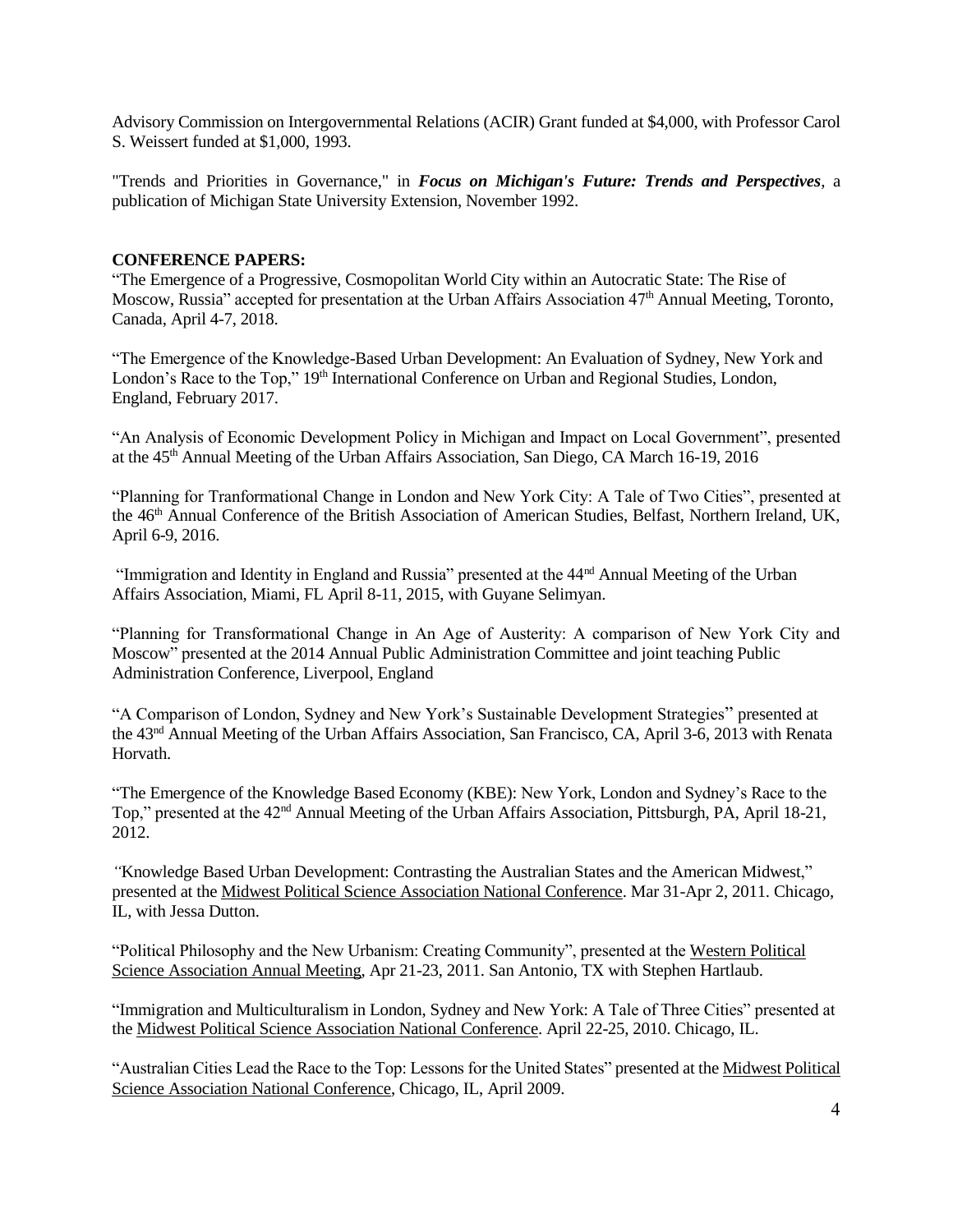"Building a Sustainable Model of Development in Michigan" presented at the 38<sup>th</sup> Annual Meeting of the Urban Affairs Association, Baltimore, MD, with Norman Christopher, 2008.

"The Roots and Future of Historic Preservation: A Comparison of the United States with England and Australia" presented at the 37<sup>th</sup> Annual Meeting of the Urban Affairs Association, Seattle, WA, with Dan Petersen, 2007.

"Urban Development in the U.S., England and Australia: A Philosophy of Difference" presented at the 2006 Urban Affairs Association Annual Meeting, Montreal, Canada, with Stephen Hartlaub.

"Immigration and Identity in the USA, England and Australia: The Cases of New York, London, and Sydney" presented at the 2005 Public Administration Theory Network, Krakow, Poland, with Kristine Mullendore.

"Urban Development in the U.S. and England: A Philosophy of Difference" presented at the 2005 Urban Affairs Association Annual Meeting, Salt Lake City, UT, with Stephen Hartlaub.

"Rediscovering Community: New Urbanism and Ancient Political Philosophy," presented at the Midwest Political Science Association Annual Meeting, Chicago, IL, April 2004, with Stephen Hartlaub.

"The Evolution of a Corporate Centered Community University in the UK and US: The Case of Kingston and Grand Valley State Universities." presented at the European Urban Research Association Annual Conference, Enschede, Netherlands, April 2003, with Peter Garside, Kingston University.

"Public Management and Urban Governance in Australia: A Comparison with England and the United States," presented at the Sixth International Research Symposium on Public Management, Edinburgh, Scotland, April 2002.

"Building a Community: Political Philosophy and the New Urbanism," presented at the British Association for American Studies, Oxford, England, April 2002, with Steven Hartlaub.

"Perilous Preservation in San Antonio and Grand Rapids," presented at the Urban Affairs Association 30<sup>th</sup> Annual Meeting, Los Angeles, CA, May 2000, with Deanna Rollfs-Elzinga.

"Leaving Plato's Cave: The Contributions of Comparative Experiences to Public Administrators," presented at the 13<sup>th</sup> Annual Conference of the Public Administration Theory Network, Ft. Lauderdale, FL, January 2000, with Michael Payne and Thomas Sinclair.

"Planning at the Crossroads: An Investigation of Growth Management Policies in England and the U.S.A." Urban Affairs Association 29<sup>th</sup> Annual Meeting, Louisville, KY, April 1999.

"Lessons from the UK: Fifty Years of Land Use Planning and Green Belt Policy as a Response to Urban Sprawl. American Political Science Association Annual Meeting, Boston, MA, September 1998.

"The Challenge of Community Economic Revitalization: Creating a Comprehensive Community Economic Development Plan," Urban Affairs Association 28th Annual Meeting, Fort Worth, TX, April 1998, with Carol Townsend.

"The Community as a Laboratory of Study: Getting Students Out of the Ivory Tower," Teaching in Public Administration Annual Conference, Colorado Springs, CO, March 1998, with Robert Clarke.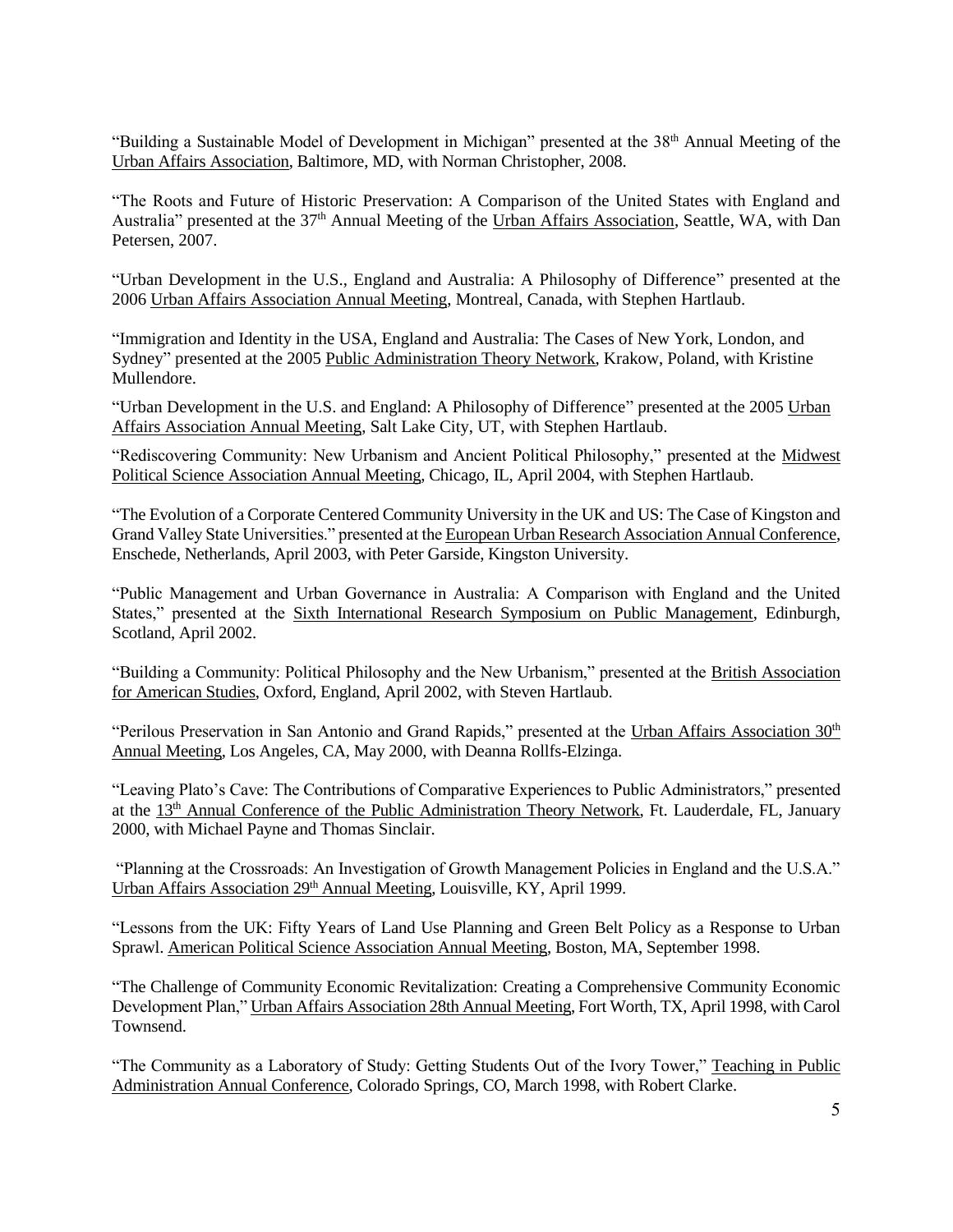"Global Restructuring and the Internationalization of Greater Grand Rapids," Urban Affairs Association 27th Annual Meeting, Toronto, Canada, April 1997.

"A House Divided: Community Politics and Education Reform in Detroit," Midwest Political Science Association Annual Meeting, Chicago, IL, April 1997, with Richard C. Hula.

"Increasing Internationalization and Regionalism in Greater Grand Rapids," Urban Affairs Association 26th Annual Meeting, New York, NY, March 1996.

"Making Educational Reform: Hard Times in Detroit 1988-1995," Urban Affairs Association 25th Annual Meeting, Portland, OR, May 1995, with Richard C. Hula and Mark Schauer.

"Legislators as Educational Policy Makers? Urban Education and Federal/State Mandates," Urban Affairs Association Annual Meeting, New Orleans, LA, March 1994.

"The Politics of School Reform in Detroit," Urban Affairs Association 24th Annual Meeting, New Orleans, March 1994, with Richard C. Hula and Mark Schauer.

"The Formation of Public/Private Collaborations in Detroit: An Investigation of Urban School Reform," Urban Affairs Association 23rd Annual Meeting, Indianapolis, IN, April 1993.

"Public-Private Partnerships within Public Education in Detroit: Effective Coalition Building or Band-Aid Remedies?" Midwest Political Science Association Annual Meeting, Chicago, IL, April 1993.

#### **PUBLIC AND CONFERENCE PRESENTATIONS AND PANELS:**

Grand Valley University Foundation, "Insights into the Russian World View," Grand Valley State University, Sarasota Field Club. (March 1, 2015).

Grand Valley University Foundation, "New Cold War, or New Reality?," Grand Valley State University, Naples, Florida. (February 24, 2015).

Grand Forum, "A View From Stalin's House: 2014 Russian Fulbright Experience," Grand Valley State University, Seidman Center, GVSU. (February 10, 2015).

Osher Life-Long Learning Institute, "A View From Stalin's House: 2014 Russian Fulbright Experience," Aquinas University, Grand Rapids, Michigan. (February 3, 2015).

Jelier, R. W., Michigan Political Science Association Annual Conference, "Economic Development Policy in Michigan," Michigan Political Science Association, Aquinas University. (October 30, 2015).

Panel Organizer and Presenter, National Association of Schools of Public Affairs and Administration with Heather Carpenter.

Discussant. Midwest Political Science Association National Conference, Chicago, IL, April 2010.

Discussant. Midwest Political Science Association National Conference, Chicago, IL, April 2009.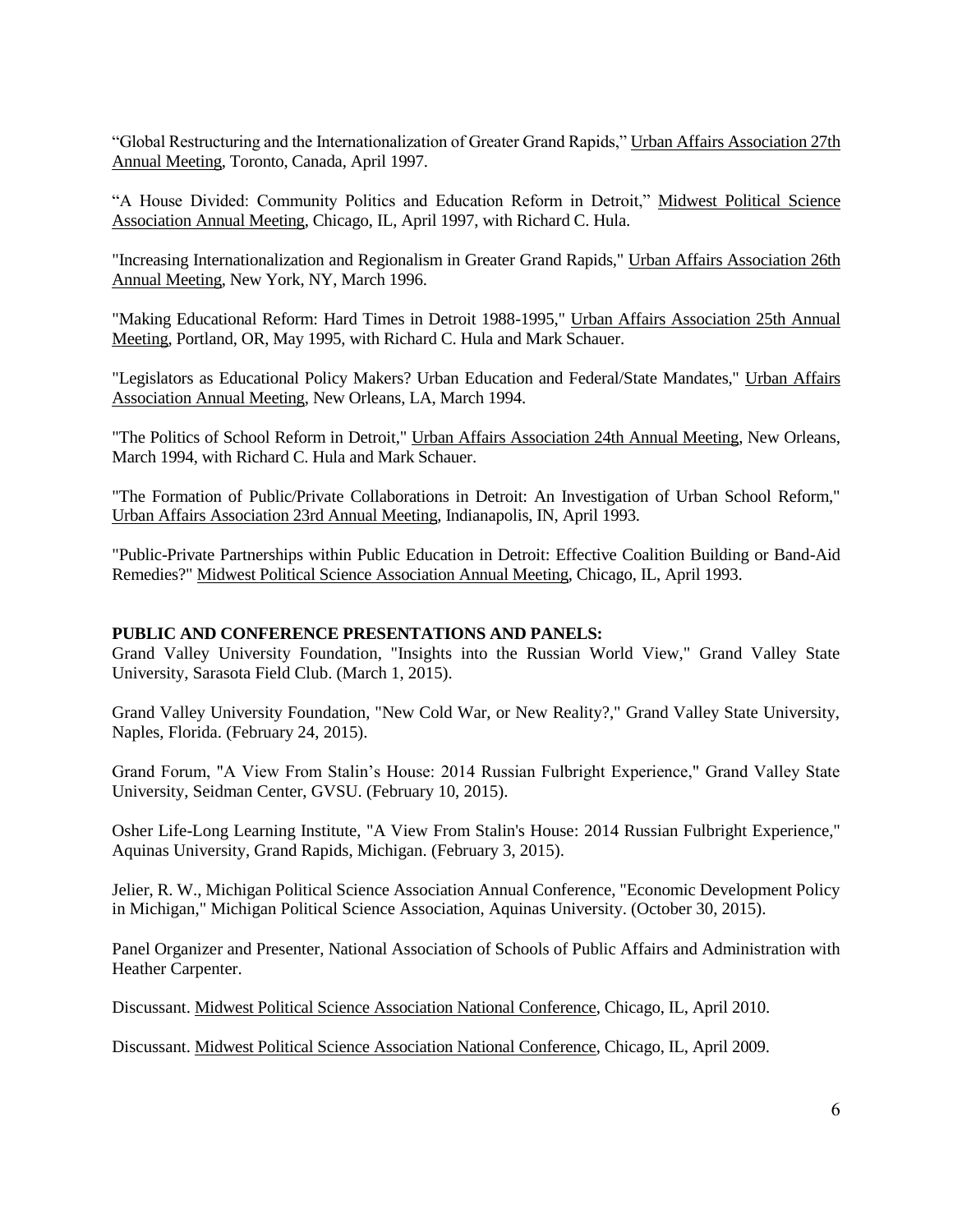Organized a panel, Sustaining Michigan for the Region VI, ASPA conference and presented on "Building a Triple-bottom line Sustainability Model in Michigan." Grand Rapids, MI. Nov 2008.

Discussant, "Teaching in the Community: The Neighborhood Initiative Project," Midwest Academy of Management, Toledo, OH, April 2001.

Featured speaker "Sprawl, Socioeconomic Status and the Relationship to a Healthy Environment," at Healthy People 2010 Conference, Muskegon, MI, February 2001.

"Lessons from the U.K." Presented at the Michigan Conference of Political Scientists, Grand Rapids, MI, October 1998.

Chair and Discussant, "Michigan Education Reform: School-to-Work Linkages," Ninth Annual Michigan Public Management Institute, Lansing, MI, May 1996.

Discussant, "Local Politics and the Moral Impulse," Midwest Political Science Association Annual Meeting, Chicago, IL, April 1996.

Presentation, "Diverse Government and Business Community Partnerships," American Society of Business Administration Annual Global Trends Conference, Aruba, December 1995.

Chair and Discussant, "Social Welfare Policy in the 1990s," Region VI Conference of the American Society for Public Administration, Grand Rapids, MI, October 1995.

"The Role of the City in the Revitalization of Public Education in Detroit," After Coleman Young: Detroit in Transition, Michigan State University Urban Affairs Programs, March 19, 1994 with Richard C. Hula and Mark Schauer.

Chair and Discussant, "Creative Approaches to Urban Housing and Homeless Policy," American Political Science Association Annual Meeting, Washington, D.C., September 1993.

# **OTHER APPLIED RESEARCH/PROFESSIONAL REPORTS:**

"Muskegon Sustainability Project," with John Koches, Mark Hoffman, et al. 2006.

Two Comprehensive Surveys of neighborhood business districts each year since 1998 for Neighborhood Ventures (formerly the Neighborhood Business Specialist Program (NBSP) and the local business districts: Boston Square Business District, Division South Business District and Burton Heights Business District, 2006, Wealthy Street Business Association and Grandville Business District, 2004, Cheshire Village Business Association and East Fulton and Cherry\*Lake\*Diamond Business Association and East

Fulton/Cherry\*Lake\*Diamond Business Associations, 2003, Michigan Street Area Business Association, 2002, West Fulton Business Association and Stockbridge Business Association, 2001, West Leonard Business Association, 1999, and Burton Heights Business Association, 1998.

"Heritage Hill Neighborhood Association Comprehensive Master Plan Survey Report," 2001.

"Strategic Planning Resource Document for the Garfield Development Corporation," *Funded by the Center for Philanthropy and Nonprofit Leadership*. June 1998.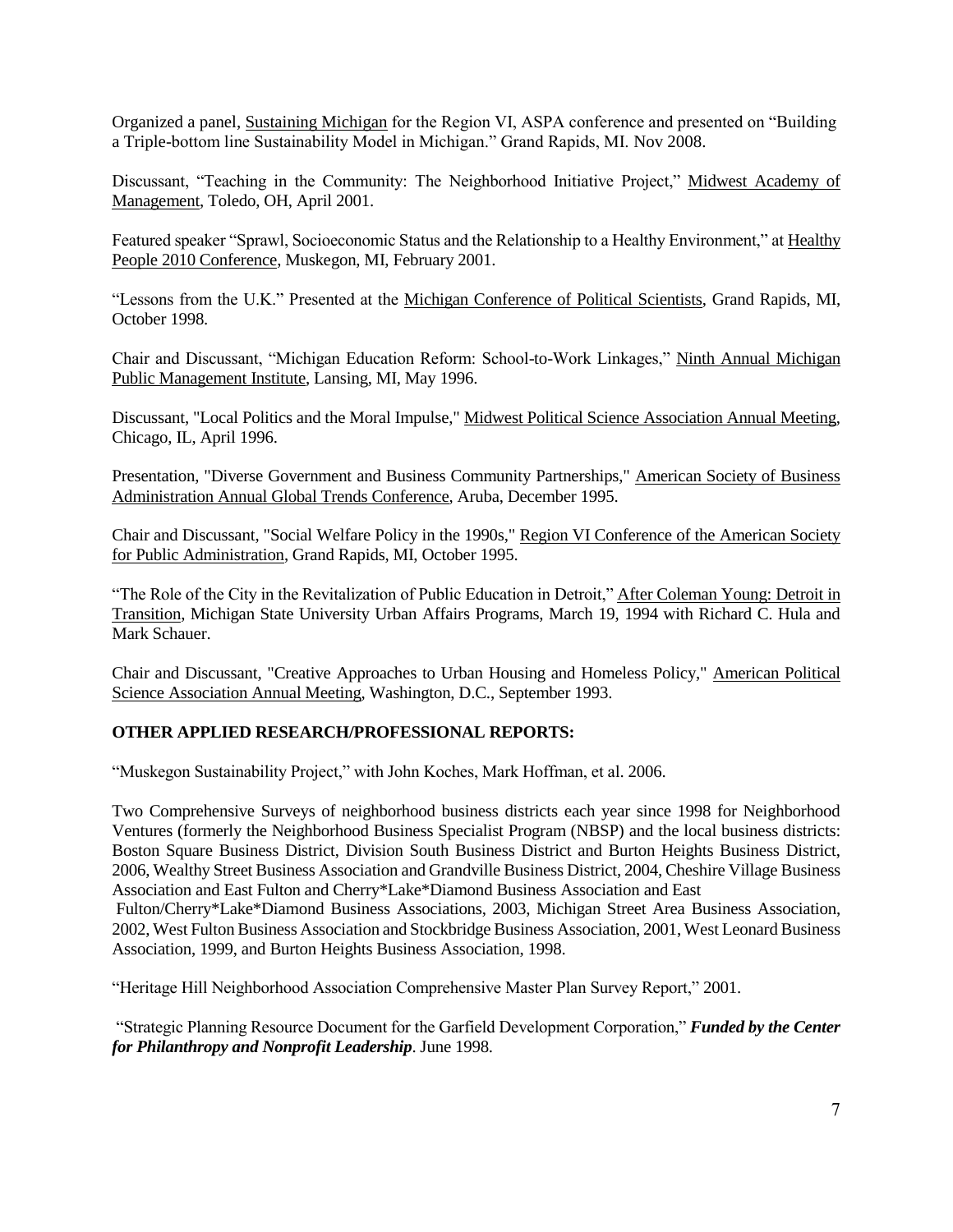#### **TEACHING EXPERIENCE:**

#### **Grand Valley State University International:**

*Moscow State University:* February-July. Teaching Comparative Urban Policy and Local Government Management to 44 English speaking Russian students in the departments of Politiology, History and Public Administration. Moscow State University is currently rated #1 Public Administration Program in Eastern Europe. Taught Ph.D. Seminar in Comparative Administration to 12 Moscow State University doctoral students.

*Kingston University: London Urbanization Program*, 2011, 2008, 1999. Program Director and Instructor. Lead 23 students for the Summer 2011 program.

*Macquarie University: Public Affairs and Planning in Australia*. Created new international program and curriculum in 1999. Over 250 students have studied abroad in Australia since 2000 and served as Program Director and Instructor, Summer 2000, 2001, 2003, 2005, 2007 and Program Advisor 2002, 2004, 2006, 2010.

*Bristol University, England: Bristol International Credit Earning Program (BICEP)*, 1998, faculty leader.

#### **Graduate:**

- PA 520 *Foundations of Public Administration*, Fall 1996, 1998.
- PA 620 *Metropolitan Politics and Administration*, Spring/Summer 1996,
	- Fall 1997-2001, 2003-2010, 2014-17, Winter 2003, 2008, 2010-11, 2013-15.
- PA 641 *Economic and Community Development*, Fall 2002, 2010-13, Winter 1996 -2009, 2015-17
- PA 691 *London Urbanization*, Summer 2008, 2011
- PA 680 *Public Affairs and Planning in Australia,* Summer 2000, 2001, 2003, 2005, 2007

# **Undergraduate:**

- PA 495 *Community Analysis Capstone*. Fall 2009-12, Winter 2010-13.
- PA 307 *Local Politics and Administration*, Fall 1995-2005, 2007, 2012 Winter 1996-2001, 2003-2007, Spring/S 1997, 2000, 2011-13.
- PA 439 *Community Analysis*, Fall 1995-2008, Winter 1996-2001, 2003-2009.
- PA 375 *Public Budgeting and Financial Management*, Fall 1995, 1996.
- PA 270 *Public Administration*, Spring/S 1999.
- PA 372 *International and Comparative Administration in Australia*, Summer 2001, 2003, 2005, 2007.
- PA 380 *Growth and Development of Australia (coordinator and supervisor of course)*, Summer 2000, 2001, 2003, 2005, 2007.
- PA 380 London Urbanization, Summer 2008, 2011.

SS 320 Urbanization*,* Summer 1999.

Michigan State University

PLS 100 *American National Government*, Fall 1990, 1992, Winter 1991, Spring 1991, 1993.

PLS 302 *American Urban Government*, Fall 1991, Winter, Spring, Summer 1992

PLS 313 *Public Policy Analysis*, Summer 1993, 1994.

PLS 494 *Undergraduate Field Experience*, (Director) Summer 1991.

ISS 320 *World Urban Systems*, Summer 1993, 1994, 1995.

MC 353 *Urban Politics and Policy*, James Madison College: Winter, Summer 1992.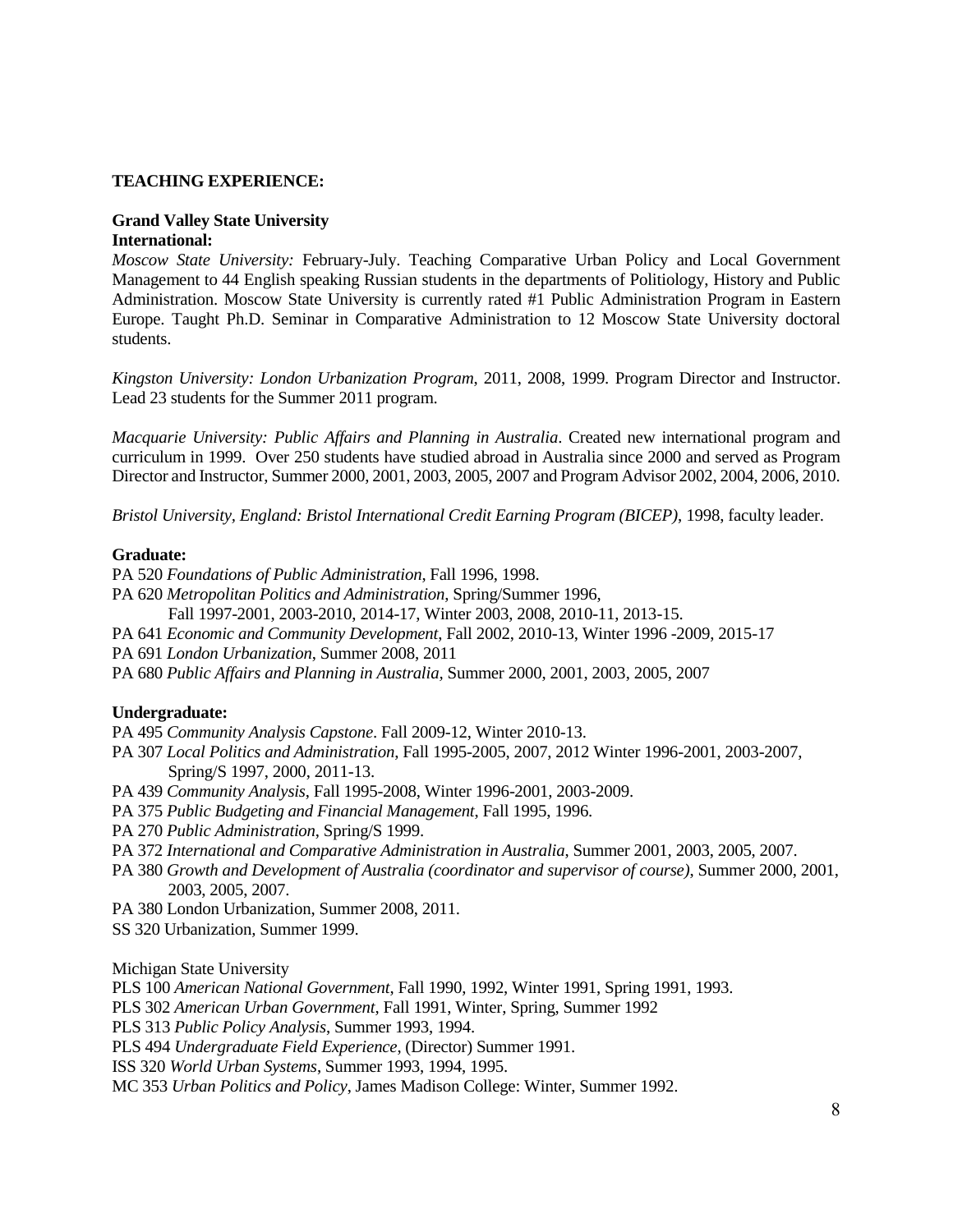MC 201 *Political Economy and Metropolitan Studies Policy Seminar*, (Team Instruction) James Madison College, Winter 1991.

Albion College PLS 101 *Politics of American Democracy*, Albion College, Fall 1993. PLS 316 *Public Administration*, Albion College, Fall 1993.

(course syllabi available upon request)

#### Teaching Assistant:

PLS 200 Introduction to Political Science (Fall 1989), PLS 100 American National Government (Winter 1990) and PLS 301 American State Government (Spring 1990).

#### Instructor of Social Studies:

*Wyoming Park High School*, Grand Rapids, MI. American Government, Sociology, United States History and World History teacher, Washington D.C. Close Up Advisor, Freshmen basketball coach, and participated on numerous school improvement committees. September 1987 to June 1989.

*Anchor Bay High School*, New Baltimore, MI. American Studies and World History teacher, Junior Varsity basketball and assistant Freshmen football coach. August 1986 to June 1987.

Student Teacher of Comparative American Government, United States History, Mathematics and Mechanics: *Aschombe School, Dorking, (London) England*. Instructor within the British educational system including four upper division courses within the English Sixth Form College. September 1985 to January 1986.

# **ADDITIONAL RESEARCH EXPERIENCE:**

Founding member and team leader of the Michigan Higher Education Land Policy (MIHELP) Consortium a partnership with MSU, WSU, GVSU and UofM. Responsibilities include web site development and maintenance, quarterly meetings, external communication. As team leader I helped write grants, sponsor conferences, plan research and outreach activities on our four campuses 2005-2014.

Three year appointment as program evaluator and consultant for the Educational Advisory Committee for the State of Michigan's Cool Cities Initiative 2006-2008.

Research Fellow, Kingston University, January 23 –June 1, 2002.

Grand Valley State University Presidential Service Learning Scholar, 2000-2001.

Kingston University Exchange Recipient, Office of International Affairs, GVSU, Summer 1998.

Bristol University Credit-Earning and Professional Development Program (BICEP), Faculty Teaching and Learning Center Grant, Summer 1998.

Research Assistant for Professor Richard C. Hula, Urban Affairs Programs: Fall, Spring 1991-92. Investigation involved local housing issues, privatization and human investment strategies.

Research Assistant, Urban Affairs Programs, Summer 1990. Investigation involved the impact of First World communication technologies in Third World contexts.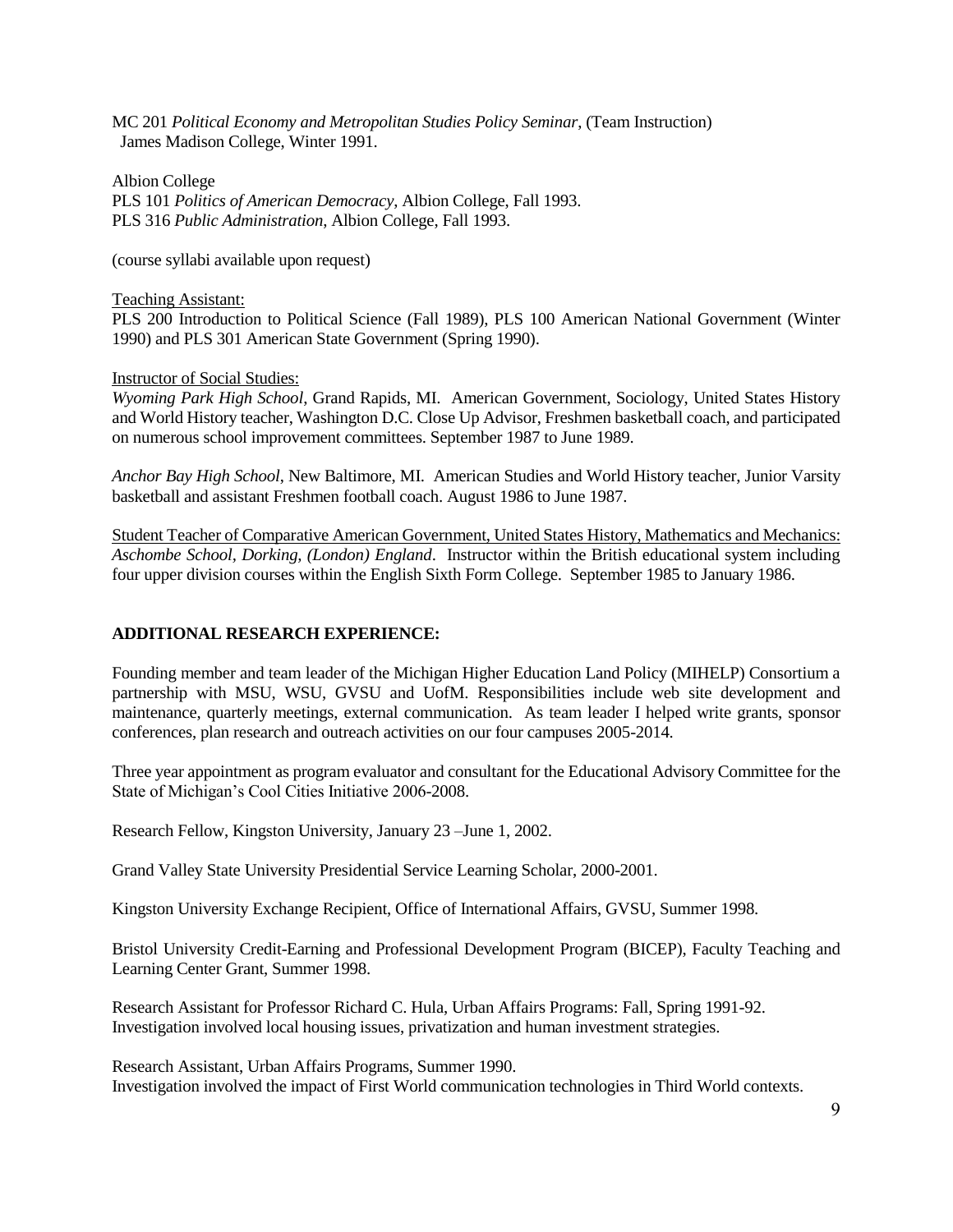Politometrics Computer Laboratory, Department of Political Science, Michigan State University, September 1989 to June 1990.

# **OTHER SCHOLARSHIP ACTIVITIES:**

Referee, *Urban Affairs Review*, 1999, 2000, 2003, 2005, 2006, 2009. Referee, *Journal of Urban Affairs***,** 2005, 2006, 2010. Referee, *Geography and Community***,** 2002, 2003 Referee, *Journal of Public Affairs Education*, 1996, 1997, 1998, 1999, 2000, 2010. Referee, *Journal of Political Science Education.* 2004, 2005, 2006, 2010, 2011. Acting Book Review Editor, *Journal of Public Administration Education*, 1996-1997.

# **OTHER PROFESSIONAL EXPERIENCE:**

Engineering Intern in Transportation and Material Control: General Motors Buick Oldsmobile Cadillac Division, Lansing, MI. June 1986 to Sept. 1986. Production and transportation responsibilities for second shift operations.

Engineering Intern in Inventory Management and Material Control:

General Motors Technical Center, Warren, MI. Production responsibilities over first shift operations. Worked with the purchasing departments, scheduling groups and management personnel. June 1985 to September 1985.

# **UNIVERSITY SERVICE:**

**International Partnership Sustenance Grant, \$2800,** submitted and received funding which supports the maintenance of the GVSU/Macquarie University to University Partnership that I created in 2005. The Partnership Sustenance Grant has been developed to support faculty that have been involved with a partner institution and have made significant contributions to the development of the partnership. The grant offers funding for short-term exchange opportunities that focus on nurturing relationships and sustaining program activities, 2017-2018.

**Committee Member, GVSU Belknap Master Planning Committee. (2015 - 2017).**

Partnership between GVSU, the City of Grand Rapids and the Belknap neighborhood to prepare a master plan for GVSU's Medical Mile campus in the Belknap neighborhood. Monthly meetings and bi weekly conference calls.

**Committee Member, Global Studies Taskforce. (March 2013 - 2014).**

**Graduate Program Director's Committee**, Graduate School 2011-13.

**Steering Committee for Proposed Sustainability Certificate** 2011-12.

Oriented new faculty member, Patrick Gerkin, to lead the 2010 Public Affairs and Planning Program in Australia. Prepared budget, facilitated communication and logistics with Macquarie University, assisted with recruiting, program development, syllabus, course content.

Created and established a university to university partnership agreement, formally signed

November 2006, between GVSU and Macquarie University 2002-2006 with Kristine Mullendore.

**Coordinator, Michigan Higher Education Land Policy Initiative (MIHELP**), Spring 2005 to present.

Led Workshop for Summer Study Abroad directors for the Padnos International Center, 2006.

**International Advisory Committee**, Fall 2000, 2004-2006.

**Convener, Liberal Education Initiative**, 2003-2004.

Oriented faculty member, Kristine Mullendore, to lead the 2002 Public Affairs and Planning Program in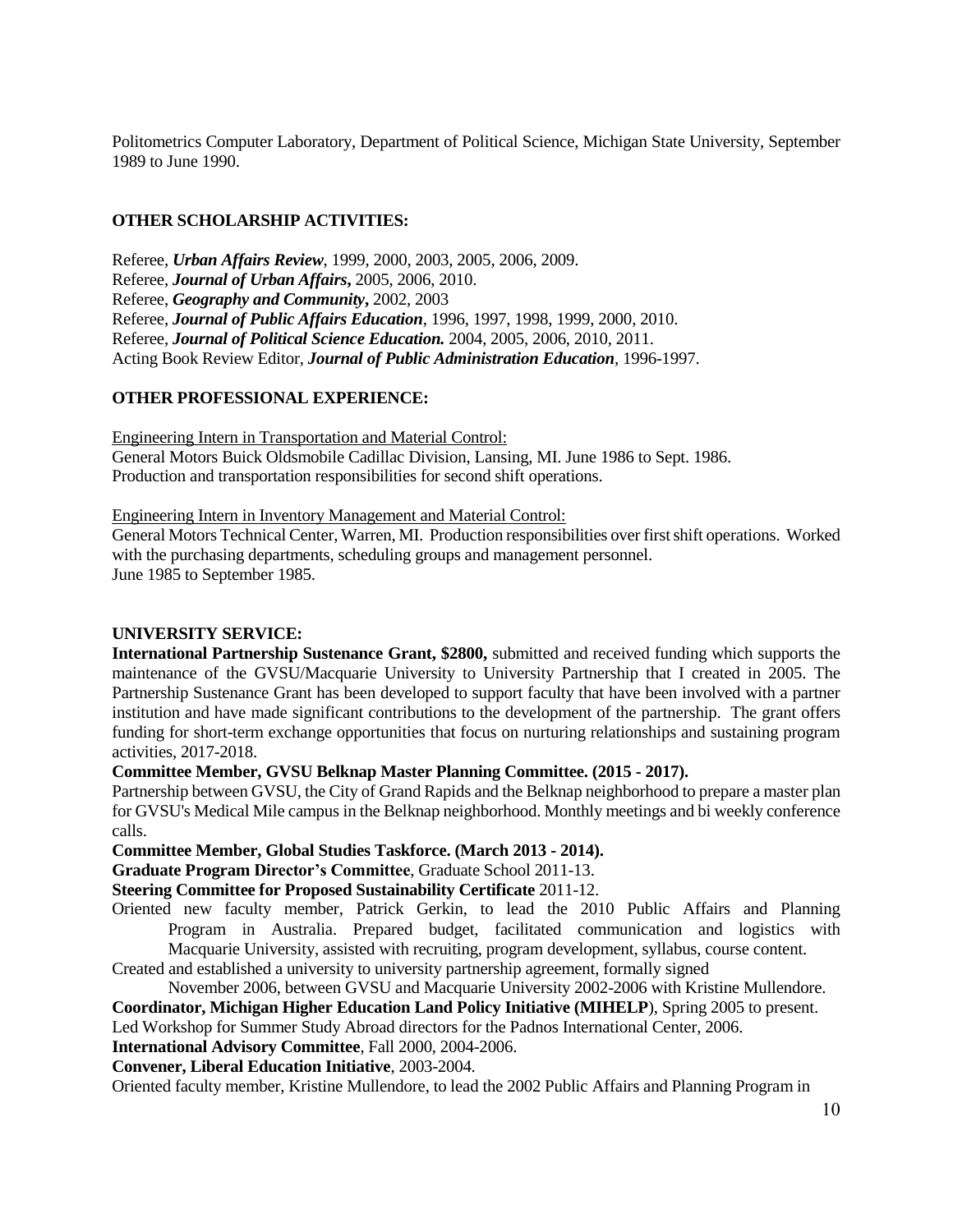Australia. Prepared budget, facilitated communication and logistics with Macquarie University, assisted with recruiting, program development, syllabus, course content. Assisted with the 2004, 2006 programs.

**Service Learning Cohort** 2000.

**GVSU Liaison to the Grand Valley Metropolitan Council**, 1995 to 2002.

**General Education Cities Theme**, 1999- 2005.

**University Academic Senate (UAS)**, 1999-2001.

**GIS Task Force** 1998-1999.

Urban Growth Task Force, 1997 - 1998.

Student Research Day Council, 1997 – 1998 West Michigan College Consortium Regional Forum "Town Hall" Steering Committee Representative, Winter 1996 - Fall 1997.

Tourism Update Planning Committee, Hospitality and Tourism Management, 1996.

### **COLLEGE SERVICE:**

**ARNOVA Conference Committee 2015-2017. College Advisory Committee** 2012-13 replacement for Diane Kimoto. **Committee Member, CCPS Unit Heads**, 2011-2012. **JCP Executive Director Search Committee** 2014. **JCPNL Associate Director Search Committee** 2011-12. **JCPNL Executive Committee Leadership Team** 2011-12. **CCPS Personnel Committee** 2007-2011. **Social Science Divisional Personnel Committee**, Fall 2002. **Division of Social Sciences Climate Study Committee**, 1996. **Social Sciences Faculty Council**, 1998-99.

**SCHOOL OF PUBLIC, NONPROFIT AND HEALTH ADMINISTRATION SERVICE:**

**Director,** 2014 to present.

**MPA Coordinator** 2011-2014.

SPNHA Alumni Association Board, Faculty Liaison.

**SPNHA Scholarship Committee, Chair**

**SPNHA Internal Relations Committee**

**SPNHA External Relations Committee**

**Engaged Department Initiative Committee Member 2016-18.** Took lead in writing grant proposal and assembling team.

**Interim Director**, 2011-12. Responsibilities include budget, scheduling, adjunct hiring and management, web master, establishment of written admissions policy, management of scholarships and many other duties.

**Public Management/Urban and Regional Affairs Admissions Committee**, 2009-present.

**Evaluation Committee** 2012-13

**Advisor**, Urban and Regional Affairs Concentration.

Restarted the London Urbanization Program that had been dormant for five years.

Created new study abroad program in Australia, Public Affairs and Planning in Australia, 1999-2001.

Created new study abroad relationship and formalized the program in Bristol, England 1998-2000.

**Public Management Advisory Board Coordinator**, 2002 – 2004.

**Graduate Curriculum Committee**, Fall 1996 – 1999.

**Undergraduate Curriculum Committee**, GVSU, Fall 1996 - 1999.

**Personnel Committee**, 1995-1996.

**Admissions and Recruitment Committee**, GVSU, Fall 1996 - 1999.

Public Management Advisory Board, 1995 - 2004.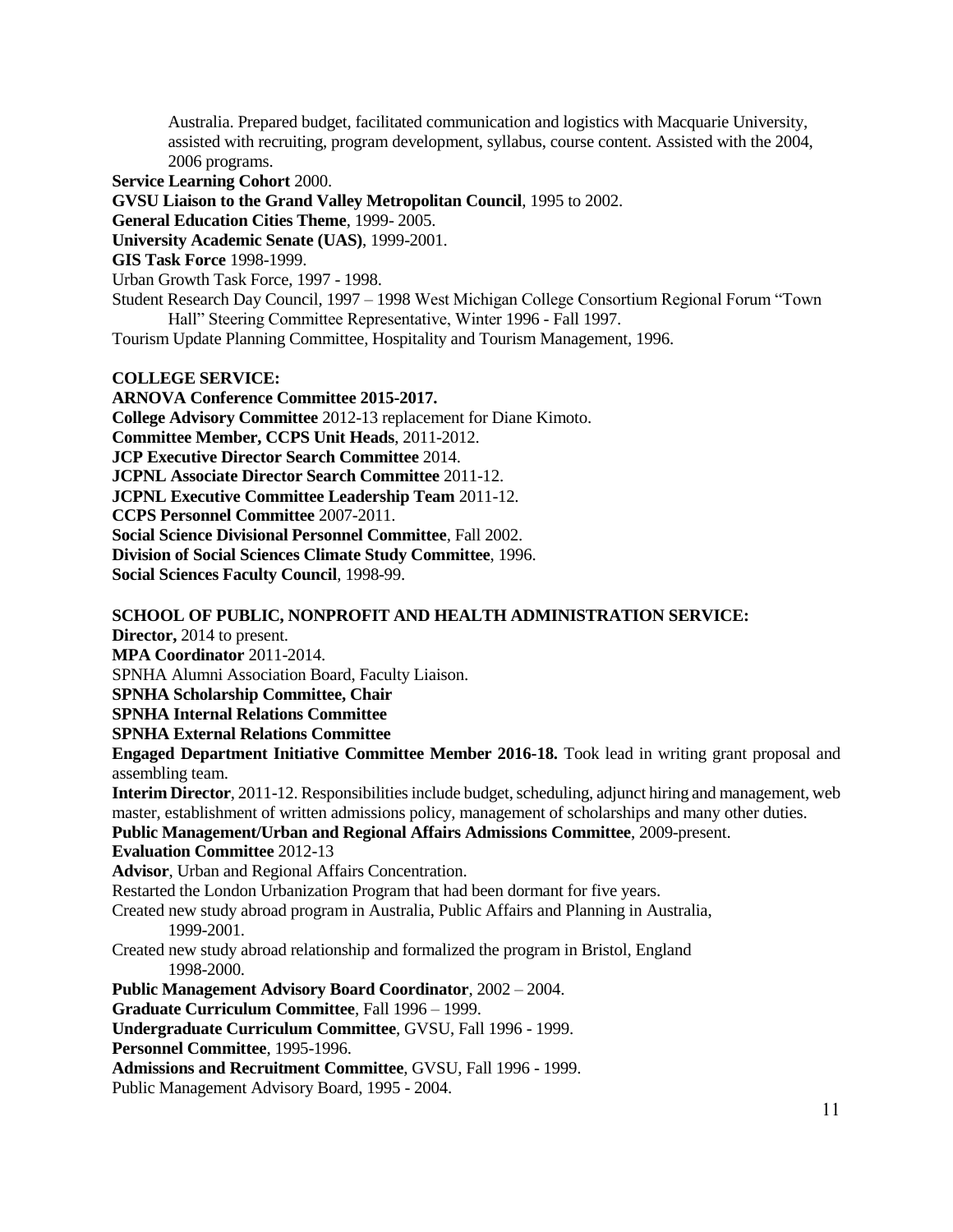# **Michigan State University**

President, Urban Affairs Graduate Student Association, 1993-1994. Vice-President, Urban Affairs Graduate Student Association, 1992-1993. Council of Graduate Students Social Sciences Representative, 1992-1993. Department of Political Science, Curriculum Committee, 1991-1992. Department of Political Science, Admissions and Scholarships Committee, 1990-1991.

# **CURRENT MEMBERSHIPS AND ASSOCIATIONS:**

National Association of Schools of Public Affairs and Administration (NASPAA representative) Urban Affairs Association (UAA) European Urban Research Association (EURA)

# **PAST MEMBERSHIPS AND ASSOCIATIONS:**

United Growth Coalition for Kent County American Political Science Association (ASPA) Midwest Political Science Association (MPSA) World Affairs Council American Society of Public Administration (ASPA) Michigan City Management Association

# **ADDITIONAL COMMUNITY SERVICE:**

Michigan Higher Education Land Policy (MIHELP) Consortium, founding member 2005-2014. Program evaluator and consultant for the Educational Advisory Committee for the State of Michigan's Cool Cities Initiative 2006-2008.

Coordinated service learning projects for Neighborhood Ventures 2006-2008.

GRANDWALK Advisory Committee 2005 – 2007.

Keynote Speaker, Michigan Land Summit, over 500 in attendance, 2006.

Co-sponsor of Annual Growing Communities Conference of the Grand Valley Metropolitan Council and led break-out session on the Michigan Higher Education Land Policy Initiative, 2006.

Featured Speaker, Design Charette, West Michigan Strategic Alliance, January 2005.

West Fulton Business District Smart Action Team, GVSU representative, Summer 2002-2005.

Chairperson, United Growth for Kent County – Urban Committee. Frey Foundation Grant, 1999-2001. Urban Committee member 1998-2004.

Assisted the Neighborhood Business Specialist Program (NBSP) with comprehensive survey of ten business districts, 1998-2005.

Heritage Hill Neighborhood Association Board of Directors, Zoning and Land-use Committee, 1997-2000,

Designed and implemented a comprehensive survey of 4,000 households as part of the City of Grand Rapids Master Planning Process.

Consultant, Garfield Development Corporation, 1998.

Women's Resource Center 25th Anniversary Planning Committee, 1997-1998.

Grand Rapids Community Economic Development Planning Committee, 1996-1997.

Girls State Program, GVSU representative, June 1997.

Habitat for Humanity, Group leader and participant for Urban Affairs Graduate Student Organization 1993- 1994.

# **ACADEMIC HONORS, AWARDS AND DISTINCTIONS:**

Best Presentation Award, 19<sup>th</sup> International Conference on Urban and Regional Studies, 2017.